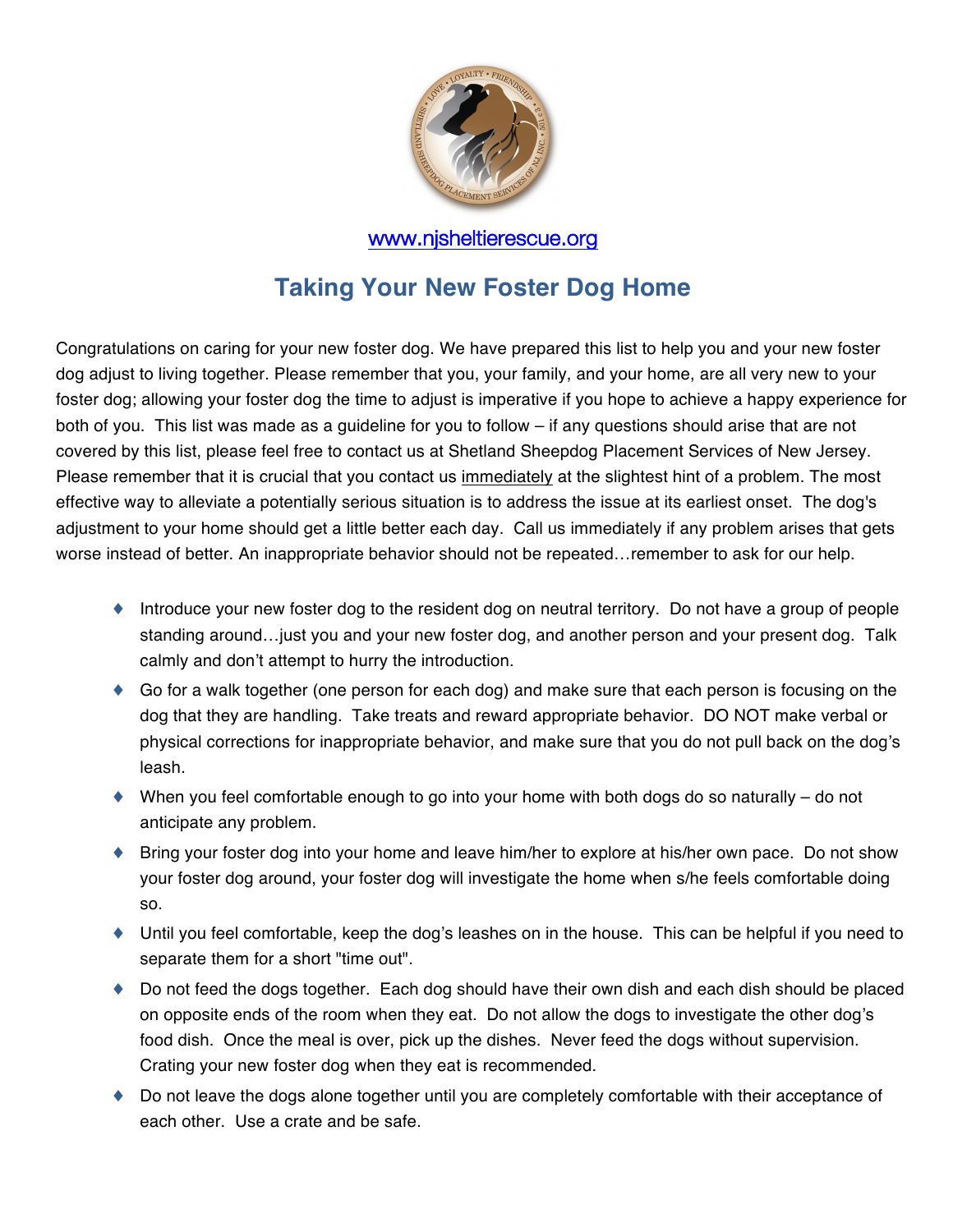

- $\bullet$  Do not allow either dog to mount the other in the beginning. Mounting is not sexual it can be caused by nervousness, dominance, or can simply be play behavior. Divert the behavior by calling the dogs to you, ask them to sit in an upbeat tone of voice, and then give them a treat. Do not yell at the dogs or attempt to separate them by grabbing the dogʻs collar. This could trigger an altercation.
- ♦ Do not have guests come to the home to meet the new foster dog.
- ◆ Do not grab at, push, or pull your foster dog.
- ♦ Do not grab your foster dog's collar.
- $\triangle$  Keep your home calm and quiet.
- ♦ If you have children, do not allow them to bring their friends to the house until the dog is adjusted.
- ♦ Never leave a child alone with your foster dog.
- ♦ When taking your foster dog for a walk, do not grab at the dog's collar. Talk to your foster dog, and remain calm. Asking him/her to sit in an upbeat tone of voice before attaching the leash is recommended.
- $\blacklozenge$  Set a routine for feeding and for outside time with your foster dog and stick to it.
- ♦ Do not shake your finger, hand or any object at your foster dog.
- ♦ Do not corner your foster dog always give him/her an escape route.
- $\bullet$  Do not yell at anyone in the house, including and especially the foster dog.
- $\bullet$  If your foster dog is going to sleep with you, talk to him/her when you are getting into bed.
- $\bullet$  If you get up during the night, talk to the foster dog announce yourself. Your foster dog can startle easily during these first few days. It is a good idea to leave a light on in the house so if you get up during the night, your foster dog can more quickly identify you.
- ◆ Do not rough-house play with your foster dog.
- ♦ Keep a running dialog going with your foster dog whenever possible. The more your foster dog hears your voice, the more your foster dog will look forward to hearing it. Always talk to your foster dog in a pleasant tone of voice.
- ♦ If your foster dog gets overly excited during play, stop the playing. Allow your foster dog to calm down and re-group.
- ♦ Shelties can make lots of noise during play, growling and barking being only part of the noise. Listen to your foster dog. You will know his/her ʻplay' noises and his/her ʻalert' noises. Learn to know the difference.
- ♦ Never challenge your foster dog. If your foster dog growls at you, remain calm, look away and turn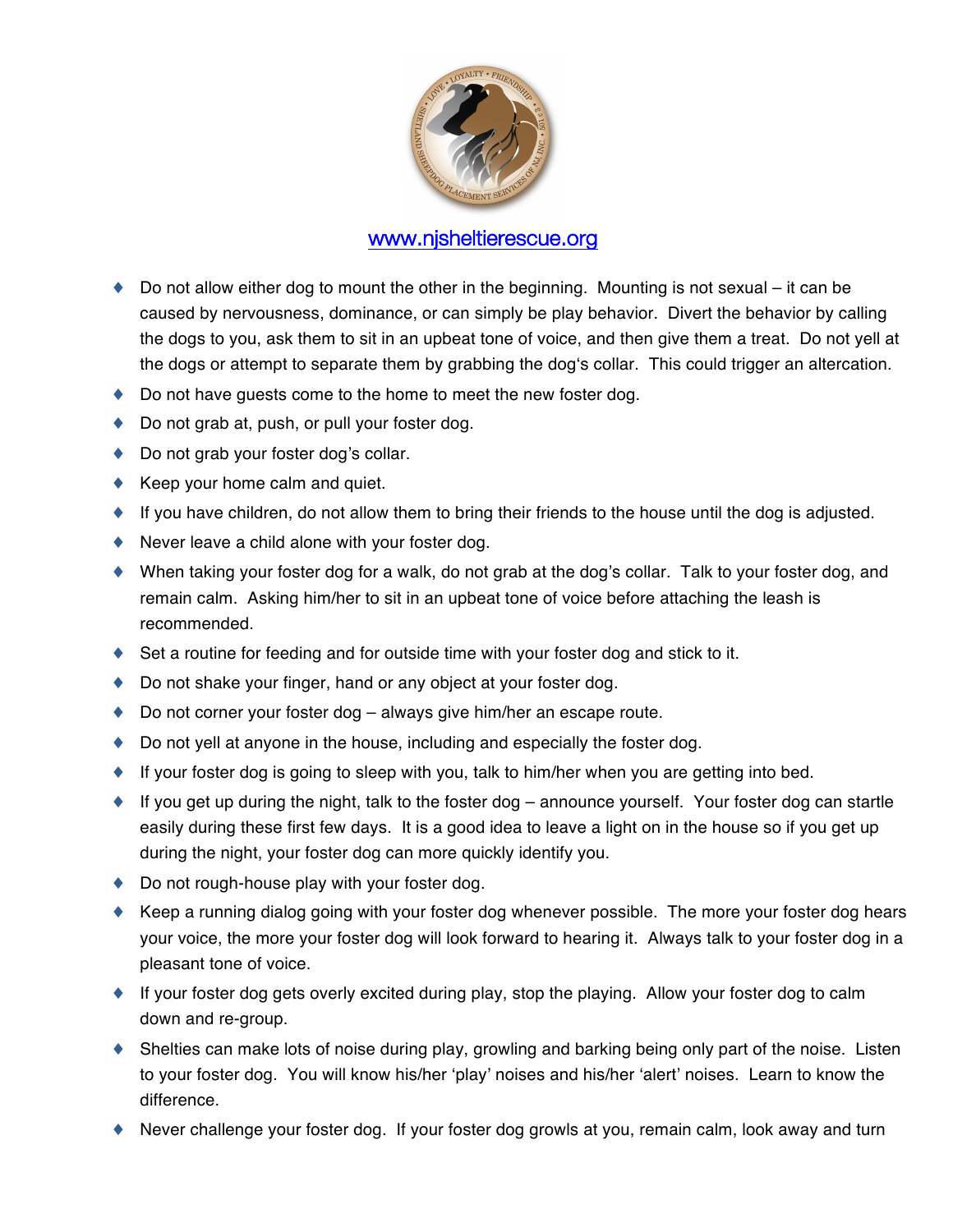

your back on your foster dog….then call us IMMEDIATELY!

- ♦ Leave your foster dog alone when s/he is eating. Do not stand over him/her; do not attempt to put anything into his/her bowl. Do not attempt to pick up his/her dish while s/he is still next to it.
- ◆ Feed your foster dog in a low traffic area to avoid having people walking around when your foster dog is eating.
- ♦ Your new foster dog is under a great deal of stress. Stress causes dogs to drink more water and urinate more frequently. Remember to take your new dog outside many times throughout the day. Accidents are to be expected, so do NOT correct your dog if they relieve themselves in the house. CALL US IF YOUR FOSTER DOG HAS MORE THAN ONE ACCIDENT.
- ♦ Do not attempt to take a toy away from your new foster dog. Allow the dog to bring it to you and always trade for something better.
- ♦ Young children should never be allowed to walk your foster dog. Another dog, squirrel, cat or car backfire can spook your foster dog, and your child could lose control of the lead.
- ♦ Call Shetland Sheepdog Placement Services of New Jersey IMMEDIATELY if your foster dog should ever get lost. We have many contacts in the dog community and can help relocate your foster dog.
- $\bullet$  Do not take your new foster dog into crowded areas  $-$  i.e., malls, parks or stores.
- ◆ Do not take your new foster dog to a dog park.
- ♦ Always leave identification on your foster dog. A toll free NBR tag will be provided.
- ♦ Never leave your foster dog outside unattended.
- ♦ Never leave your home unless your foster dog is inside the house and safe.
- ♦ Never tether your foster dog and leave him/her unattended.
- ♦ Never leave anything on your foster dog's neck, including a collar, when your foster dog is in their crate – a collar can get caught on something and choke the dog.
- $\blacklozenge$  Never put two dogs in the same crate.
- ♦ Your new foster dog will be looking to you for guidance. A calm and easy introduction to your family will make your new foster dog feel welcome and unafraid.
- ♦ Talk calmly and confidently to your new foster dog, using his/her name whenever possible.
- ♦ NEVER use any type of aversive training collars on your dog such as a choke, prong, or electric shock. Should your dog pull on the leash give us a call and we will give you some positive tips
- ♦ Always divert undesirable behavior in a positive manner. A useful tool is to condition your dog/s to come to you when you shake a plastic food container filled with yummy bite-sized treats (no bigger